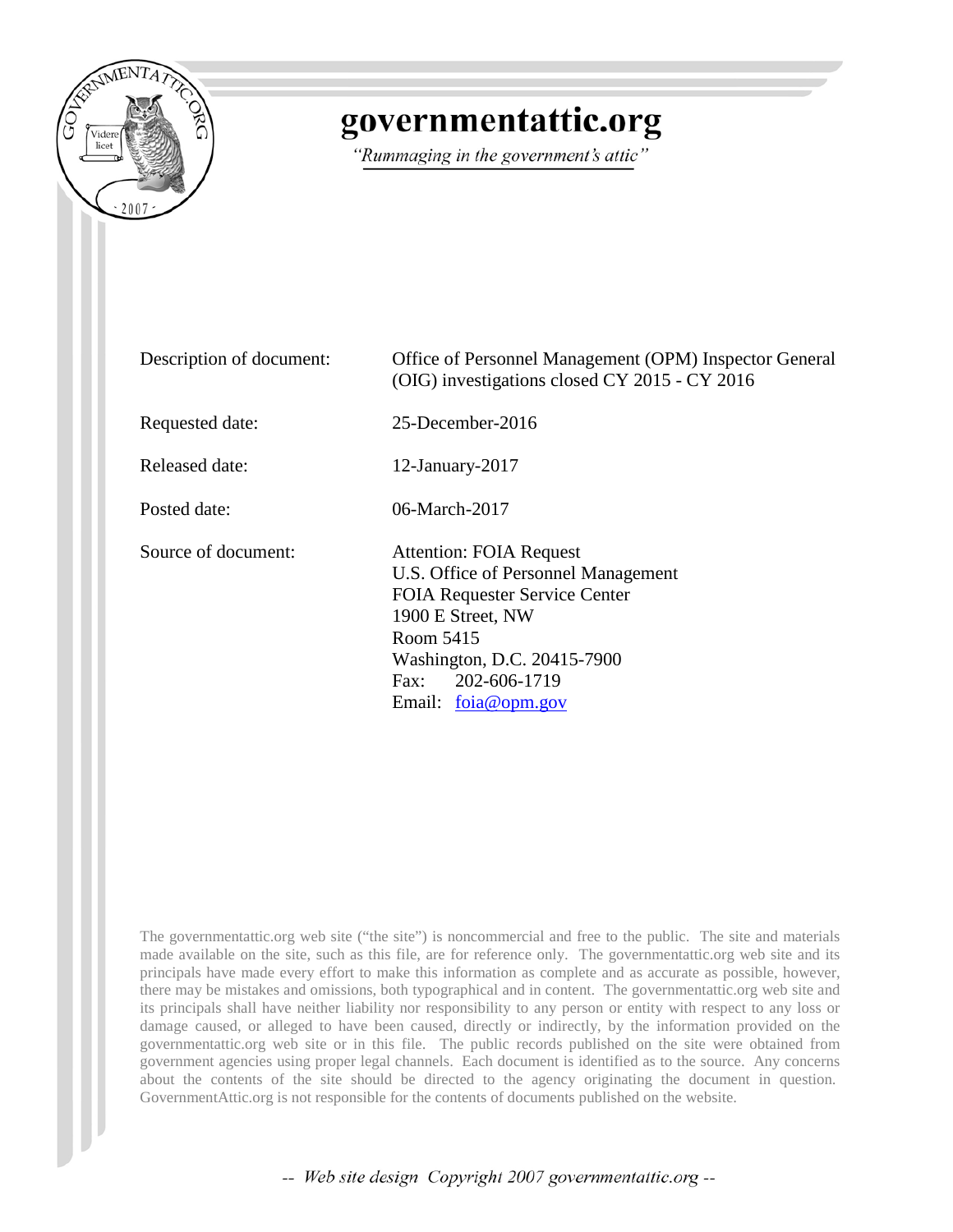

Office of the Inspector General UNITED STATES OFFICE OF PERSONNEL MANAGEMENT Washington, OC 20415

January 12, 2017

FOIA Request # 2017-02326

This is in response to your Freedom of Information Act (FOIA) request of December 25, 2016, in which you asked for a copy of a list of Office of Personnel Management (OPM) Office of the Inspector General (OIG) investigations closed during calendar years 2015 and 2016. The OPM OIG received your request on December 27, 2016.

The attached document is responsive to your request. Please note that certain information has been redacted to avoid the unwarranted invasion of personal privacy, pursuant to 5 U.S.C. §§ 552(b)(6) and (b)(7)(C).

For any further assistance or to discuss any aspect of your request, you may contact the undersigned at 202-606-2030, as well as the OPM FOIA Public Liaison at 202-606-1153. Additionally, you may contact the Office of Government Information Services (OGIS) to inquire about the FOIA mediation services they offer. The contact information for OGIS is as follows:

Office of Government Information Services National Archives and Records Administration 8601 Adelphi Road-OGIS College Park, Maryland 20740 Email: ogis@nara.gov Telephone: 202-741-5770 Toll-free: 1-877-684-6448 Facsimile: 202-741-5769

If you are not satisfied with the response to this request, you may administratively appeal by writing to:

> Robin M. Richardson FOIA Appeals Officer Office of the Inspector General 1900 E Street, NW Room 6400 Washington, DC 20415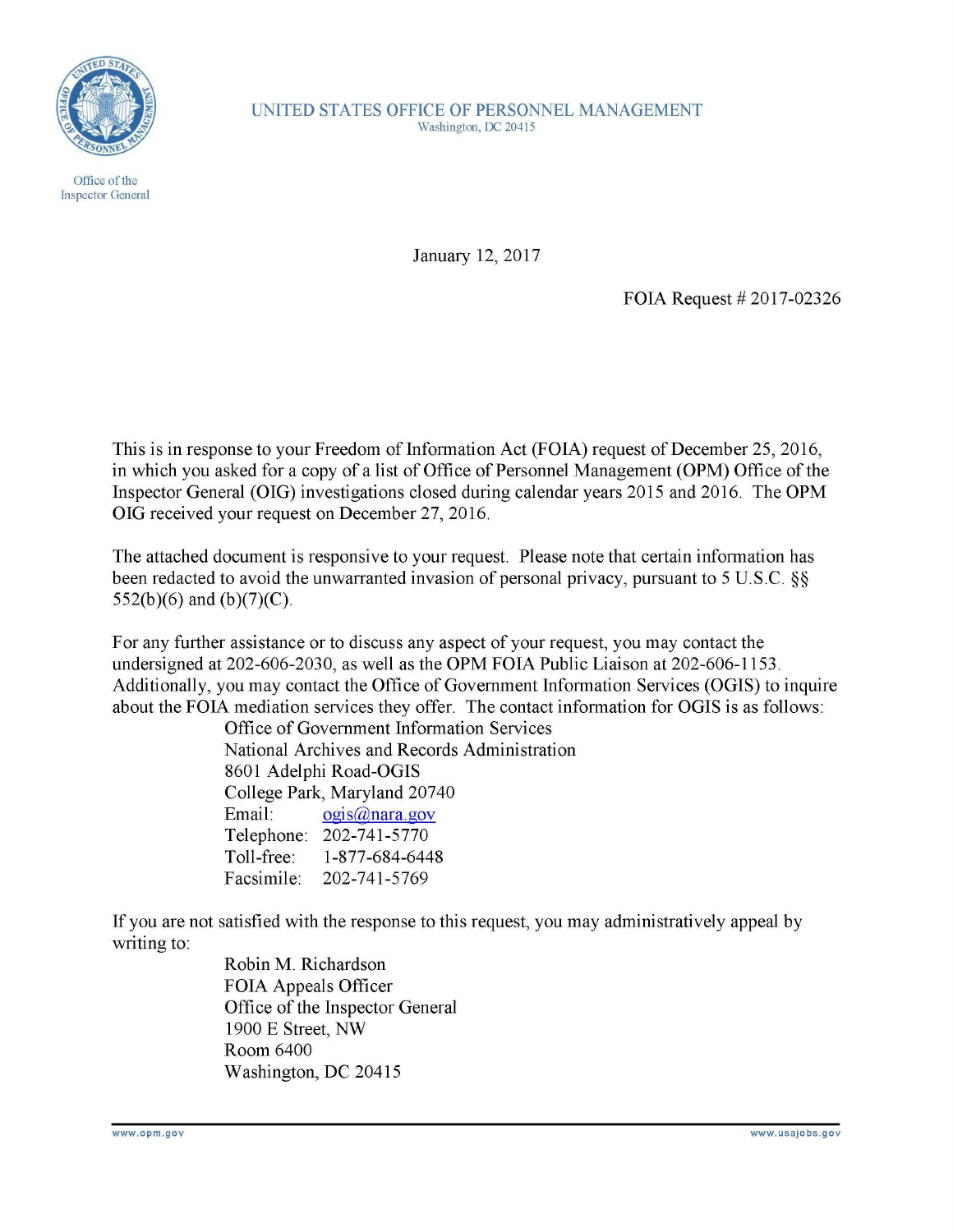Please include a copy of your initial request, a copy of this letter, and a statement explaining why you disagree with our decision. You should write "Freedom of Information Act Appeal" on the front of the envelope and on the first page of the appeal letter. Your appeal must be postmarked within 90 days of the date of this response.

Regards,

 $14.7$ Mill

Kevin T. Miller Attorney-Advisor

Enclosure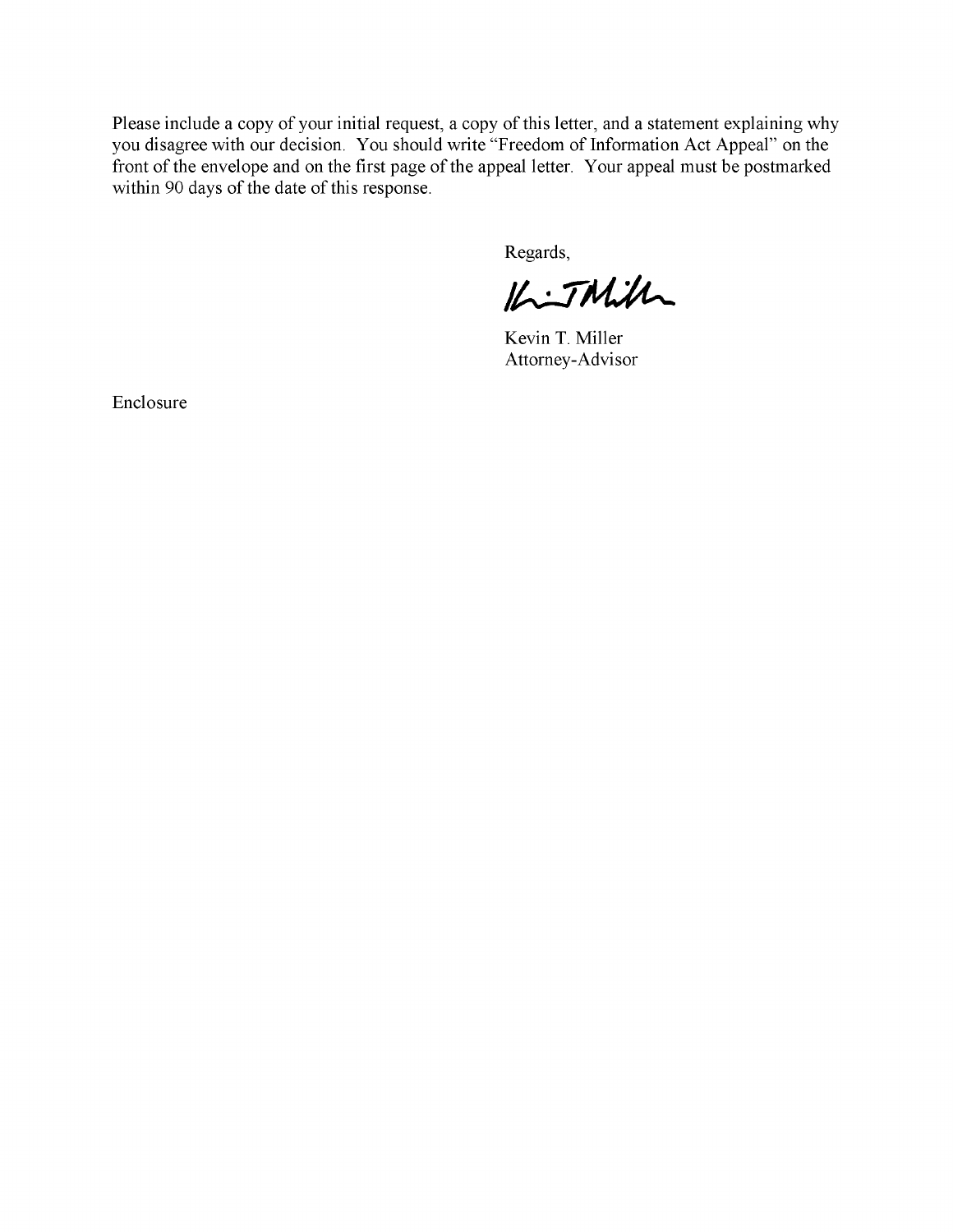|                 |                         |                                        | Date                           | This report generated on 01/03/2017 08:04:22 AM |                                                       |                                                      |                                                                           |                           |                                                 |                                                                                                                                                                                                                                                                                                                                                                                                                                                     |                         |                                 |
|-----------------|-------------------------|----------------------------------------|--------------------------------|-------------------------------------------------|-------------------------------------------------------|------------------------------------------------------|---------------------------------------------------------------------------|---------------------------|-------------------------------------------------|-----------------------------------------------------------------------------------------------------------------------------------------------------------------------------------------------------------------------------------------------------------------------------------------------------------------------------------------------------------------------------------------------------------------------------------------------------|-------------------------|---------------------------------|
|                 | Count   Case Number     | <b>Case Title</b>                      | Investigation<br><b>Closed</b> | <b>Closed Status</b>                            | <b>OPM Organization</b>                               | Program                                              | <b>Allegation</b>                                                         | <b>Allegation Subtype</b> | <b>Disposition Summary</b>                      | <b>Notes</b>                                                                                                                                                                                                                                                                                                                                                                                                                                        | <b>OPM Recovery Net</b> | <b>Staff</b>                    |
|                 | 2010 00078              | Bennie Alcoy                           | 01/02/2015                     | Complete                                        | <b>Retirement Services</b>                            | <b>CSRS (Civil Service Retirement</b><br>System)     | <b>Deceased Annuitant</b>                                                 |                           | <b>Criminal Action</b>                          | This case was primarly completed in<br>Magnum.                                                                                                                                                                                                                                                                                                                                                                                                      |                         | 44,067.49 (b) (6), (b) $(7)(C)$ |
| 2               | $I-14-00201$            | Selena Murphy                          | 01/08/2015                     | Complete                                        | <b>Retirement Services</b>                            | <b>CSRS (Civil Service Retirement</b><br>System)     | <b>Deceased Annuitant</b>                                                 |                           | <b>Criminal Action</b>                          | Closing case. CFO memo was<br>emailed. Case file sent to ASAC<br>via UPS tracking number 1Z<br>(b) $(6)$ , $(b)$ $(7)(C)$                                                                                                                                                                                                                                                                                                                           | 124,950.66              |                                 |
| $\mathbf{3}$    | $I-14-00564$            | (b) $(6)$ , $(b)$ $(7)(C)$             | 01/15/2015                     | Complete                                        | Healthcare and Insurance                              | FEHBP (Federal Employees Health<br>Benefits Program) | Doctor Shopper                                                            | Pharmacy                  | <b>Prosecution Declined</b>                     | Case was presented in the MDGA and<br>was declined for criminal prosecution<br>based on the age of the subject (74)<br>and low financial impact to the<br>Government. This matter is now<br>closed.                                                                                                                                                                                                                                                 | 0.00                    |                                 |
| $\overline{4}$  | I-13-00640              | Qualitest Pharmaceuticals, Inc.        | 01/21/2015                     |                                                 | Lack of Resources Healthcare and Insurance            | FEHBP (Federal Employees Health<br>Benefits Program) | Off-Label Marketing, Services Not Rendered                                | <b>Drug Manufacturer</b>  |                                                 | Closing due to lack of resources.                                                                                                                                                                                                                                                                                                                                                                                                                   | 0.00                    |                                 |
| 5 <sup>5</sup>  | l-14-01116              | (b) $(6)$ , (b) $(7)(C)$               | 01/23/2015                     |                                                 | Lack of Resources   Healthcare and Insurance          | FEHBP (Federal Employees Health<br>Benefits Program) | <b>Billing Dispute</b>                                                    |                           |                                                 | Declined LOR-NOA                                                                                                                                                                                                                                                                                                                                                                                                                                    | 0.00                    |                                 |
| 6               | $-12 - 00185$           | <b>Todd Mitnick</b>                    | 01/28/2015                     | Complete                                        | Federal Investigative Services                        | <b>Background Investigations</b>                     | Fabrication (Recovery), Fabrication (Targeted<br>Review), False Statement | OPM Contractor            | Action                                          | Administrative Action, Criminal Criminal Conviction/Debarment (Admin)                                                                                                                                                                                                                                                                                                                                                                               | 86,181.86               |                                 |
| $\overline{7}$  | $-14 - 01183$           | $(b)$ (6), (b) (7)(C)                  | 01/29/2015                     | Complete                                        | <b>Retirement Services</b>                            | Other                                                | PII Breach                                                                | <b>OPM</b> Employee       | Management Advisory Issued updated as requested |                                                                                                                                                                                                                                                                                                                                                                                                                                                     | 0.00                    |                                 |
| 8               | I-12-00037              | Tuan Vu                                | 01/30/2015                     | Complete                                        | Healthcare and Insurance                              | <b>FEHBP &amp; FEDVIP</b>                            | Services Not Rendered                                                     | Dentist                   | Civil Action, Criminal Action                   | Aspects of case were documented in<br>MAGNUM.                                                                                                                                                                                                                                                                                                                                                                                                       | 195,452.82              |                                 |
| 9               | 2010 00028              | Sakina Parks                           | 02/03/2015                     | Complete                                        | <b>Retirement Services</b>                            | <b>CSRS (Civil Service Retirement</b><br>System)     | Deceased Annuitant, Representative Payee                                  |                           | <b>Criminal Action</b>                          |                                                                                                                                                                                                                                                                                                                                                                                                                                                     | 7,936.80                |                                 |
| 10 <sup>1</sup> | 2011 00065              | (b) $(6)$ , $(b)$ $(7)(C)$             | 02/03/2015                     | Lack of Resources                               | Healthcare and Insurance                              | FEHBP (Federal Employees Health<br>Benefits Program) | <b>Services Not Rendered</b>                                              |                           |                                                 | The reporting agent recommends that<br>this complaint be closed pending the<br>receipt of substantive information that<br>demonstrates that the FEHBP has<br>been significantly affected by the<br>allegations set forth in the complaint.                                                                                                                                                                                                          | 0.00                    |                                 |
| 11              | I-14-00699              | Louicot Alexandre                      | 03/02/2015                     | Complete                                        | Healthcare and Insurance                              | FEHBP (Federal Employees Health<br>Benefits Program) | Forgery                                                                   | Pharmacy                  | <b>Criminal Action</b>                          |                                                                                                                                                                                                                                                                                                                                                                                                                                                     | 0.00                    |                                 |
| 12              | 2007 00104              | Dr. Arnold Nerenberg                   | 03/12/2015                     | Complete                                        | Healthcare and Insurance                              | FEHBP (Federal Employees Health<br>Benefits Program) | Services Not Rendered                                                     |                           | Administrative Action, Criminal<br>Action       |                                                                                                                                                                                                                                                                                                                                                                                                                                                     | 0.00                    |                                 |
| 13              | 2011 00359              | <b>DFW Rehab and Diagnostics</b>       | 03/12/2015                     | Complete                                        | Healthcare and Insurance                              | FEHBP (Federal Employees Health<br>Benefits Program) | Services Not Rendered                                                     |                           | <b>Criminal Action</b>                          |                                                                                                                                                                                                                                                                                                                                                                                                                                                     | 39,328.94               |                                 |
| 14              | $-12 - 00378$           | Dr. William Arkell                     | 03/12/2015                     | Complete                                        | Healthcare and Insurance                              | FEHBP (Federal Employees Health<br>Benefits Program) | <b>Phantom Provider</b>                                                   | Home Health               | Criminal Action                                 | Case is recommended for closing after<br>defendant pleaded guilty to an<br>information and was sentenced to 32<br>months imprisonment.                                                                                                                                                                                                                                                                                                              | 18,411.38               |                                 |
| 15              | $1-14-00308$            | University of Iowa                     |                                |                                                 | 03/12/2015 Lack of Resources Healthcare and Insurance | Benefits Program)                                    | FEHBP (Federal Employees Health   Billing Dispute, Miscoding/Upcoding     | Hospital                  |                                                 | This case is recommended for closure<br>due to lack of OPM resources to<br>investigate based on the departure of                                                                                                                                                                                                                                                                                                                                    | 0.00                    |                                 |
| 16              | 2010 00461              | Genzyme Corporation                    | 03/13/2015                     | Complete                                        | Healthcare and Insurance                              | FEHBP (Federal Employees Health<br>Benefits Program) | False Claim, Off-Label Marketing                                          | Drug Manufacturer         | <b>Civil Action</b>                             |                                                                                                                                                                                                                                                                                                                                                                                                                                                     | 1,578,606.74            |                                 |
| 17              | 2010 00871              | Astrazeneca Pharmaceuticals LP         | 03/18/2015                     |                                                 | No Action Required Healthcare and Insurance           | FEHBP (Federal Employees Health<br>Benefits Program) | <b>Off-Label Marketing</b>                                                | Drug Manufacturer         |                                                 | Case file sent to HQ via UPS tracking<br>number $1(b)$ (6), (b) $(7)(C)$                                                                                                                                                                                                                                                                                                                                                                            | 0.00                    |                                 |
| 18              | $-14 - 01227$           | Elouise Lee                            | 03/31/2015                     | Complete                                        | <b>Retirement Services</b>                            | <b>CSRS (Civil Service Retirement</b><br>System)     | <b>Deceased Annuitant</b>                                                 |                           | <b>Administrative Action</b>                    | <b>OPM Voluntary Repayment</b><br>Agreement.                                                                                                                                                                                                                                                                                                                                                                                                        | 43,265.57               |                                 |
| 19              | 2011 00036              | <b>Shire Specialty Pharmaceuticals</b> | 04/03/2015                     | Complete                                        | Healthcare and Insurance                              | FEHBP (Federal Employees Health<br>Benefits Program) | <b>Off-Label Marketing</b>                                                | <b>PBM</b>                | Civil Action                                    | This case is being closed as a civil<br>resolution has been reached.                                                                                                                                                                                                                                                                                                                                                                                | 1,178,121.61            |                                 |
| 20              | 2011 00028 Ishtaiq Malk |                                        | 05/15/2015                     | Complete                                        | Healthcare and Insurance                              | FEHBP (Federal Employees Health<br>Benefits Program) | Miscoding/Upcoding                                                        |                           | Civil Action                                    |                                                                                                                                                                                                                                                                                                                                                                                                                                                     | 3,482,203.00            |                                 |
| 21              | 2011 00051              | DeRamus Hearing Aid Center             | 05/15/2015                     | Complete                                        | Healthcare and Insurance                              | FEHBP (Federal Employees Health<br>Benefits Program) | Services Not Rendered                                                     |                           | <b>Criminal Action</b>                          |                                                                                                                                                                                                                                                                                                                                                                                                                                                     | 325,000.00              |                                 |
| 22              | $-14 - 00299$           | Luis Miguel Buzzi                      | 05/15/2015                     | Complete                                        | Healthcare and Insurance                              | FEHBP (Federal Employees Health<br>Benefits Program) | Kickback, Services Not Rendered                                           |                           | <b>Criminal Action</b>                          |                                                                                                                                                                                                                                                                                                                                                                                                                                                     | 0.00                    |                                 |
| 23              | $I-13-00018$            | Dr. Marco Ayulo                        | 05/18/2015                     | Complete                                        | Healthcare and Insurance                              | FEHBP (Federal Employees Health<br>Benefits Program) | Off-Label Marketing, Services Not Rendered                                | Physician Group Practice  | Civil Action                                    | On February, 2, 2015, Dr. Ayulo<br>entered into a Final Settlement<br>Agreement with the United States to<br>resolve the Civil issues identified. The<br>total settlement amount is \$92,503.00<br>of which the FEHBP share is<br>\$5,190.30 for losses incurred by the<br>FEHBP Program minus the 3%<br>Department of Justice fee 3%<br>(\$155.71) for a total recovery of<br>\$5,034.59. The funds should come to<br>OPM as an IPAC distr bution. | 5,034.59                |                                 |

## **OPM-OIG Office of Investigations**

## **Closed Investigation Disposition Summary**

**Start Date: 01/01/2015 End Date: 12/31/2016 Total Count of Cases: 137 Total OPM Recovery Net: 26,082,910.15**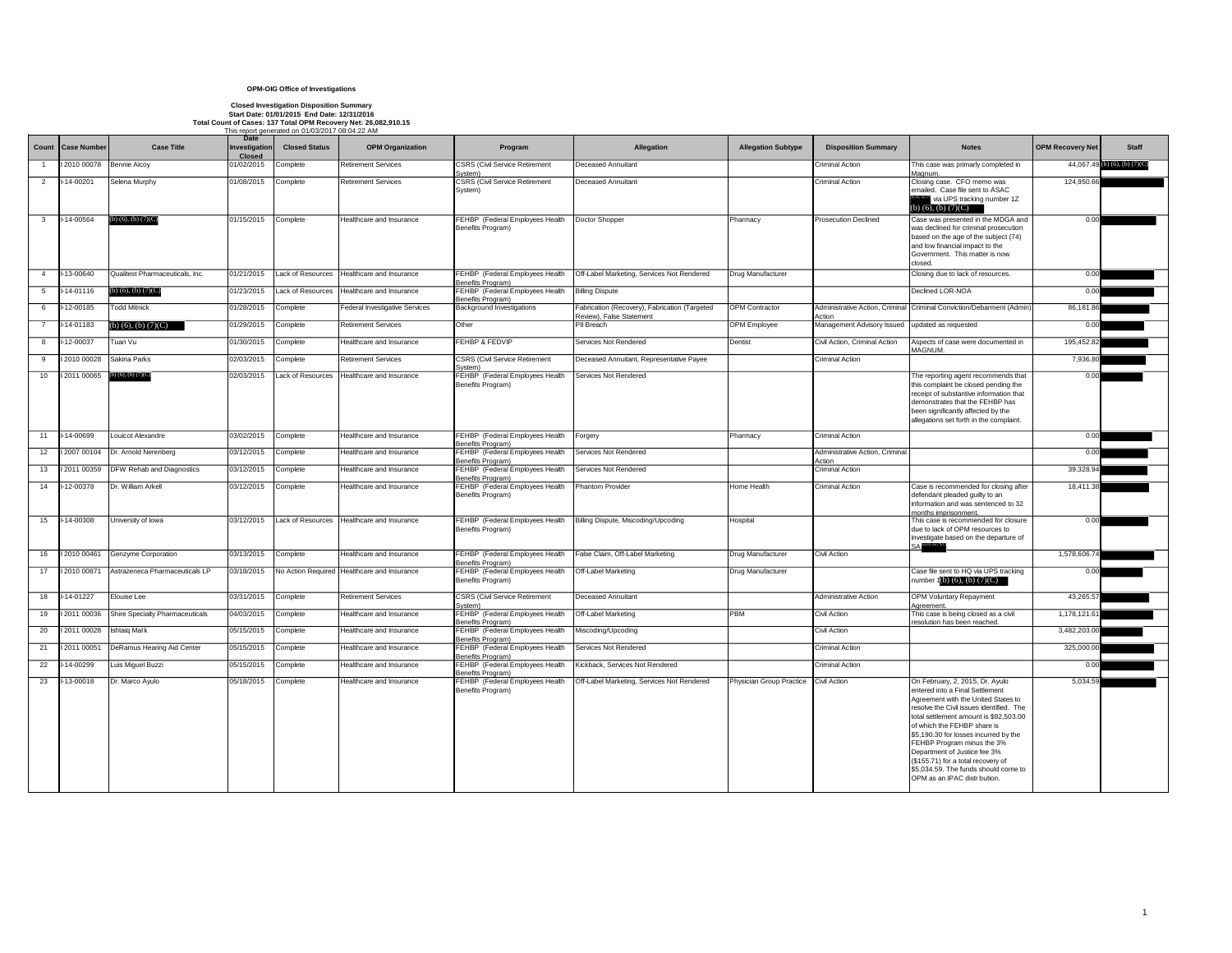|          | I-13-00286                | Ali Ben-Jacob / Cache Valley Cancer   05/18/2015<br><b>Treatment</b>           |                          | Complete             | Healthcare and Insurance                                          | FEHBP (Federal Employees Health<br>Benefits Program)                                     | Services Not Rendered                                                                      | Physician Group Practice                 | Civil Action                                          | On 12/22/14. Dr. Ali Ben-Jacob. MD<br>agreed to pay \$2,317,867.16 to resolve<br>its civil liability arising from the                                                                                                                                                                                                                                                                                                                                                                                                                                             |                         | 101,174.90 (b) (6), (b) $(7)(C)$ |
|----------|---------------------------|--------------------------------------------------------------------------------|--------------------------|----------------------|-------------------------------------------------------------------|------------------------------------------------------------------------------------------|--------------------------------------------------------------------------------------------|------------------------------------------|-------------------------------------------------------|-------------------------------------------------------------------------------------------------------------------------------------------------------------------------------------------------------------------------------------------------------------------------------------------------------------------------------------------------------------------------------------------------------------------------------------------------------------------------------------------------------------------------------------------------------------------|-------------------------|----------------------------------|
|          |                           |                                                                                |                          |                      |                                                                   |                                                                                          |                                                                                            |                                          |                                                       | company's submission of false claims<br>to the Medicare, TRICARE, and the<br>FEHBP Programs. The total<br>settlement amount is \$2,317,867.16 of<br>which \$104,304.02 will be paid to OPM<br>for losses incurred by the FEHBP<br>Program. A criminal and forfeiture                                                                                                                                                                                                                                                                                              |                         |                                  |
|          |                           |                                                                                |                          |                      |                                                                   |                                                                                          |                                                                                            |                                          |                                                       | action of an estimated \$1,556,557.00<br>are still outstanding by the FDA.                                                                                                                                                                                                                                                                                                                                                                                                                                                                                        |                         |                                  |
| 25       | -13-00560                 | Utah Pain and Rehab                                                            | 05/18/2015               | Complete             | Healthcare and Insurance                                          | FEHBP (Federal Employees Health<br>Benefits Program)                                     | Miscoding/Upcoding                                                                         | <b>Physical Therapy</b>                  | Civil Action                                          | On March 23, 2015, after mediation by<br>the District Judge Wells (District of UT),<br>Utah Pain and Rehabilitation entered<br>into a Final Settlement Agreement with                                                                                                                                                                                                                                                                                                                                                                                             | 9,425.61                |                                  |
|          |                           |                                                                                |                          |                      |                                                                   |                                                                                          |                                                                                            |                                          |                                                       | the United States to resolve the Civil<br>issues identified. The total settlement<br>amount is \$28,800,00 of which the<br>FEHBP prorated share should be<br>33.74% of the settlement total or<br>\$9,717.12 for losses incurred by the<br>FEHBP Program minus the 3%<br>Department of Justice fee 3%<br>(\$291.51) for a total recovery of<br>\$9,425.61. Payments will be made in<br>installments beginning April 1, 2015 at<br>\$600 per month for 48 months. The<br>funds should come to OPM as an IPAC<br>distr bution. This matter is now closed<br>by OIG. |                         |                                  |
| 26       |                           | 12009 00859 (b) (6), (b) $(7)(C)$                                              | 05/19/2015               | Complete             | <b>Federal Investigative Services</b>                             | <b>Background Investigations</b>                                                         | Fabrication (Recovery)                                                                     | <b>OPM Contractor</b>                    | <b>Administrative Action</b>                          | offset; debarment sanctions                                                                                                                                                                                                                                                                                                                                                                                                                                                                                                                                       | 136,531.40              |                                  |
| 27       | 12010 00228               |                                                                                | 05/19/2015               | Complete             | <b>Federal Investigative Services</b>                             | <b>Background Investigations</b>                                                         | Fabrication (Targeted Review)                                                              | <b>OPM Contractor</b>                    | <b>Administrative Action</b>                          | offset; debarment sanctions                                                                                                                                                                                                                                                                                                                                                                                                                                                                                                                                       | 170,131.64              |                                  |
| 28<br>29 | 12011 00002<br>I-12-00314 | Jonathan Hargett                                                               | 05/19/2015<br>05/26/2015 | Complete<br>Complete | <b>Federal Investigative Services</b><br>Healthcare and Insurance | <b>Background Investigations</b><br>FEHBP (Federal Employees Health<br>Benefits Program) | Fabrication (Recovery)<br>Forgery, Miscoding/Upcoding, Services Not                        | <b>OPM Contractor</b><br>Enrollee/Member | Administrative Action<br><b>Criminal Action</b>       | contract offset; debarment sanctions                                                                                                                                                                                                                                                                                                                                                                                                                                                                                                                              | 89,320.76<br>943,519.46 |                                  |
| 30       | 2007 00109                | Najerausa International DBA<br><b>Continental Pharmacy</b>                     | 05/28/2015               | Complete             | Healthcare and Insurance                                          | FEHBP (Federal Employees Health<br>Benefits Program)                                     | Rendered<br>Services Not Rendered                                                          |                                          | <b>Criminal Action</b>                                |                                                                                                                                                                                                                                                                                                                                                                                                                                                                                                                                                                   | 158,564.93              |                                  |
| 31       | 12011 00027               | Vascular Solutions Inc                                                         | 05/28/2015               | Complete             | Healthcare and Insurance                                          | FEHBP (Federal Employees Health<br>Benefits Program)                                     | <b>Off-Label Marketing</b>                                                                 |                                          | Civil Action                                          | Civil action has returned approximately<br>\$13,000 to the FEHBP.                                                                                                                                                                                                                                                                                                                                                                                                                                                                                                 | 11,456.27               |                                  |
| 32       | I-14-00786                | John Stephen Davis                                                             | 05/28/2015               | Complete             | <b>Retirement Services</b>                                        | <b>CSRS (Civil Service Retirement</b><br>System)                                         | <b>Deceased Annuitant</b>                                                                  |                                          | <b>Criminal Action</b>                                |                                                                                                                                                                                                                                                                                                                                                                                                                                                                                                                                                                   | 218,820.06              |                                  |
| 33       |                           | 12011 00423 Northampton Hospital Company LLC 05/29/2015<br>dba Easton Hospital |                          | Complete             | Healthcare and Insurance                                          | FEHBP (Federal Employees Health<br>Benefits Program)                                     | Not Medically Necessary                                                                    | Hospital                                 | Civil Action                                          | Civil Settlement Agreement was<br>reached.                                                                                                                                                                                                                                                                                                                                                                                                                                                                                                                        | 9,700.00                |                                  |
| 34       | I-13-00203                | $(b)$ (6), (b) (7)(C)                                                          | 05/29/2015               | Complete             | <b>Federal Investigative Services</b>                             | <b>Background Investigations</b>                                                         | Fabrication (Targeted Review)                                                              | <b>OPM</b> Employee                      | Administrative Action,<br><b>Prosecution Declined</b> | summary updated -<br>admin sanctions<br>(termination/debarment)                                                                                                                                                                                                                                                                                                                                                                                                                                                                                                   | 0.00                    |                                  |
| 35       | I-12-00415                | Cardionet, Inc.                                                                | 06/12/2015               | Complete             | Healthcare and Insurance                                          | FEHBP (Federal Employees Health<br>Benefits Program)                                     | <b>False Diagnosis</b>                                                                     |                                          | Civil Action                                          |                                                                                                                                                                                                                                                                                                                                                                                                                                                                                                                                                                   | 137,123.83 Lori         |                                  |
| 36       | I-13-00252                | Mohamad Ghraowi                                                                | 06/12/2015               | Complete             | Healthcare and Insurance                                          | FEHBP (Federal Employees Health<br>Benefits Program)                                     | Miscoding/Upcoding, Not Medically Necessary,<br>Off-Label Marketing, Services Not Rendered |                                          | <b>Criminal Action</b>                                | The facility, South Texas<br>Comprehensive Cancer Center, LLC.,<br>was criminally convicted, placed on 5<br>years probation and forfeited<br>\$900,000.00.                                                                                                                                                                                                                                                                                                                                                                                                        | 0.00                    |                                  |
| 37       | I-13-00403                | Sean Orr                                                                       | 06/18/2015               | Complete             | Healthcare and Insurance                                          | FEHBP (Federal Employees Health<br>Benefits Program)                                     | Miscoding/Upcoding                                                                         | Physician                                | <b>Civil Action</b>                                   | To correct the recovery amount of<br>\$42,020.77 to \$39,599.99.                                                                                                                                                                                                                                                                                                                                                                                                                                                                                                  | 107,400.12              |                                  |
| 38       | I-13-00589                | Lee Concetta Vaccaro                                                           | 06/22/2015               | Complete             | <b>Retirement Services</b>                                        | <b>CSRS (Civil Service Retirement</b><br>System)                                         | Deceased Annuitant                                                                         |                                          | Civil Action, Criminal Action                         | The defendant paid restitution in full to<br>the Distrct Attorney's office one day<br>before his sentencing. As a result of<br>that there is no court document<br>regarding restitution. However, he was<br>sentenced to Petty Larceny and<br>unconditional discharge                                                                                                                                                                                                                                                                                             | 50,945.00               |                                  |
| 39       | I-13-00006                | Safeway Inc.                                                                   | 10/19/2015               | Complete             | Healthcare and Insurance                                          | FEHBP (Federal Employees Health<br>Benefits Program)                                     | <b>Billing Dispute</b>                                                                     | Pharmacy                                 | <b>Prosecution Declined</b>                           |                                                                                                                                                                                                                                                                                                                                                                                                                                                                                                                                                                   | 0.00                    |                                  |
| 40       | I-13-00319                | Flore Simpson                                                                  | 10/29/2015               | Complete             | <b>Retirement Services</b>                                        | <b>CSRS (Civil Service Retirement</b><br>System)                                         | <b>Deceased Annuitant</b>                                                                  |                                          | Civil Action                                          | UPS tracking number for case file - 00                                                                                                                                                                                                                                                                                                                                                                                                                                                                                                                            | 110,328.00              |                                  |
| 41       | I-15-00193                | $\overline{(b)(6)}$ , $(b)(7)(C)$                                              | 10/30/2015               | ack of Resources     | Healthcare and Insurance                                          | FEHBP (Federal Employees Health<br>Benefits Program)                                     | <b>Billing Dispute</b>                                                                     |                                          |                                                       | Low FEHB exposure and lack of<br>resources to warrant further<br>investigation.                                                                                                                                                                                                                                                                                                                                                                                                                                                                                   | 0.00                    |                                  |
| 42<br>43 | I-13-00960<br>-13-00961   | James Conrad<br>b) (6), (b) $(7)(C)$                                           | 11/02/2015<br>11/02/2015 | Complete<br>Complete | <b>Retirement Services</b><br>Healthcare and Insurance            | <b>CSRS &amp; FERS</b><br>FEHBP (Federal Employees Health<br>Benefits Program)           | <b>Deceased Annuitant</b><br><b>Enrollment Eligibility</b>                                 |                                          | Criminal Action<br><b>Prosecution Declined</b>        | Case complete barring any appeals.                                                                                                                                                                                                                                                                                                                                                                                                                                                                                                                                | 141,135.12<br>0.00      |                                  |
| 44       | 2011 00194                | OtisMed Corporation                                                            | 11/04/2015               | Complete             | Healthcare and Insurance                                          | FEHBP (Federal Employees Health<br>Benefits Program)                                     | Not Medically Necessary                                                                    |                                          | Civil Action, Criminal Action                         |                                                                                                                                                                                                                                                                                                                                                                                                                                                                                                                                                                   | 257,807.11              |                                  |
| 45       | 2011 00354                | Garden State Cardiovascular<br><b>Specialists PC</b>                           | 11/04/2015               |                      | No Action Required Healthcare and Insurance                       | FEHBP (Federal Employees Health<br>Benefits Program)                                     | Miscoding/Upcoding                                                                         | Physician                                |                                                       | Case settled, no money allotted to the<br>FEHBP.                                                                                                                                                                                                                                                                                                                                                                                                                                                                                                                  | 0.00                    |                                  |
| 46       | -15-00546                 | Leonard Jackson                                                                | 11/23/2015               | Complete             | <b>Retirement Services</b>                                        | <b>CSRS (Civil Service Retirement</b><br>System)                                         | Deceased Annuitant                                                                         |                                          | <b>Criminal Action</b>                                |                                                                                                                                                                                                                                                                                                                                                                                                                                                                                                                                                                   | 197,012.23              |                                  |
| 47       | -15-00225                 | Lillie Norman                                                                  | 11/27/2015               | Complete             | <b>Retirement Services</b>                                        | <b>CSRS</b> (Civil Service Retirement<br>Svstem)                                         | <b>Deceased Annuitant</b>                                                                  |                                          | <b>Criminal Action</b>                                | No handwritten notes associated to<br>case file.                                                                                                                                                                                                                                                                                                                                                                                                                                                                                                                  | 26,467.36               |                                  |
| 48       | I-13-00147                | Nuvasive                                                                       | 11/30/2015               | Complete             | Healthcare and Insurance                                          | FEHBP (Federal Employees Health<br>Benefits Program)                                     | <b>Off-Label Marketing</b>                                                                 |                                          | <b>Civil Action</b>                                   | case file sent to HQ via ups tracking<br>number $(b)$ $(6)$ , $(b)$ $(7)(C)$                                                                                                                                                                                                                                                                                                                                                                                                                                                                                      | 467,482.58              |                                  |
| 49       | -13-00386                 | Maryland Orthopedics                                                           | 11/30/2015               |                      | No Action Required Healthcare and Insurance                       | FEHBP (Federal Employees Health<br>Benefits Program)                                     | Billing Dispute, Miscoding/Upcoding, Not<br>Medically Necessary, Services Not Rendered     | Physician                                |                                                       | Case file sent to HQ via UPS tracking<br>number (b) $(6)$ , $(b)$ $(7)(C)$                                                                                                                                                                                                                                                                                                                                                                                                                                                                                        | 0.00                    |                                  |
| 50       | I-13-00596                | b) (6), (b) $(7)(C)$                                                           | 12/03/2015               | Complete             | Healthcare and Insurance                                          | FEHBP (Federal Employees Health<br>Benefits Program)                                     | Miscoding/Upcoding                                                                         |                                          | <b>Criminal Action</b>                                |                                                                                                                                                                                                                                                                                                                                                                                                                                                                                                                                                                   | 137,893.00              |                                  |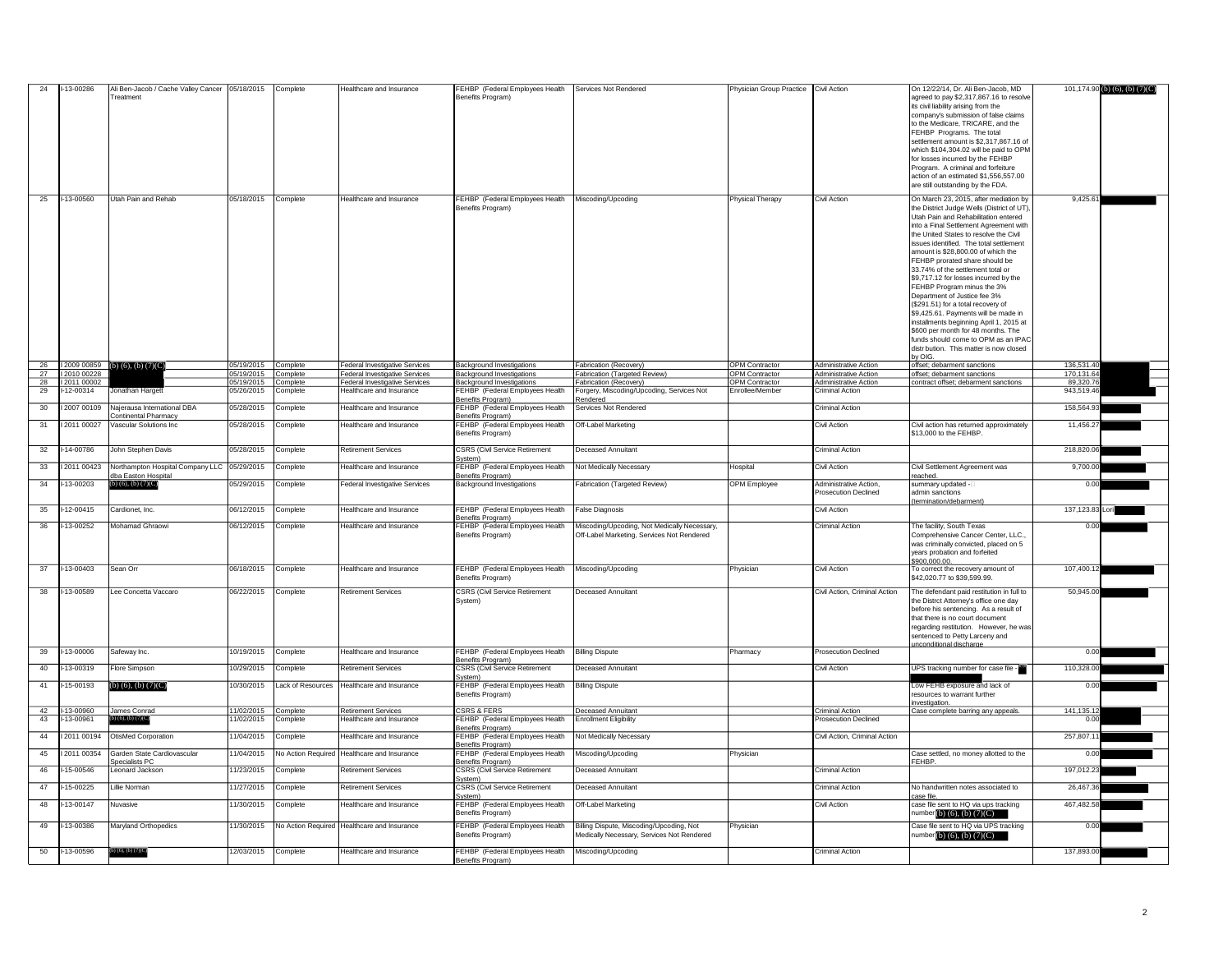| 51 | 12003 00016                     | United Medical Lab                | 12/09/2015 | Complete          | Healthcare and Insurance                    | FEHBP (Federal Employees Health<br>Benefits Program)  | Services Not Rendered                                                | Physician Group Practice | <b>Prosecution Declined</b>             | Criminal and Civil prosecution declined.                                                                                                                                                                                                                                                                                                                                                                                                                                                                                                                                                                                                                                                                                                                                                                                                                              | $0.00$ (b) (6), (b) (7)(C) |
|----|---------------------------------|-----------------------------------|------------|-------------------|---------------------------------------------|-------------------------------------------------------|----------------------------------------------------------------------|--------------------------|-----------------------------------------|-----------------------------------------------------------------------------------------------------------------------------------------------------------------------------------------------------------------------------------------------------------------------------------------------------------------------------------------------------------------------------------------------------------------------------------------------------------------------------------------------------------------------------------------------------------------------------------------------------------------------------------------------------------------------------------------------------------------------------------------------------------------------------------------------------------------------------------------------------------------------|----------------------------|
| 52 | I-15-00196                      | Eleni Solos-Kountouris            | 01/14/2016 | Complete          | Healthcare and Insurance                    | FEHBP (Federal Employees Health<br>Benefits Program)  | <b>False Claim</b>                                                   | Provider                 | <b>Civil Action</b>                     |                                                                                                                                                                                                                                                                                                                                                                                                                                                                                                                                                                                                                                                                                                                                                                                                                                                                       | 1,640.11                   |
| 53 | $-14 - 00547$                   | Samer Kuzbari                     | 01/20/2016 | Complete          | Healthcare and Insurance                    | FEHBP (Federal Employees Health<br>Benefits Program)  | Miscoding/Upcoding                                                   |                          | Civil Action                            | Case closed as Kuzbari signed a<br>settlement agreement.                                                                                                                                                                                                                                                                                                                                                                                                                                                                                                                                                                                                                                                                                                                                                                                                              | 79,659.31                  |
| 54 | I-14-00816                      | Homer A. Johnson                  | 01/20/2016 | Complete          | <b>Retirement Services</b>                  | <b>CSRS (Civil Service Retirement</b>                 | Deceased Annuitant                                                   |                          | <b>Criminal Action</b>                  | This case is being closed as Johnson                                                                                                                                                                                                                                                                                                                                                                                                                                                                                                                                                                                                                                                                                                                                                                                                                                  | 83,279.39                  |
| 55 | $-15 - 01451$                   | (b) (6), (b) $(7)(C)$             | 01/21/2016 |                   | No Action Required Healthcare and Insurance | System)<br>FEHBP (Federal Employees Health            | <b>False Claim</b>                                                   |                          |                                         | has received sentencing.                                                                                                                                                                                                                                                                                                                                                                                                                                                                                                                                                                                                                                                                                                                                                                                                                                              | 0.00                       |
| 56 | 12011 00148                     | Kentwood Pharmacy                 | 02/02/2016 | Complete          | Healthcare and Insurance                    | Benefits Program)<br>FEHBP (Federal Employees Health  | Services Not Rendered                                                |                          | <b>Criminal Action</b>                  |                                                                                                                                                                                                                                                                                                                                                                                                                                                                                                                                                                                                                                                                                                                                                                                                                                                                       | 40,160.80                  |
| 57 | I-15-01544                      | Kroger                            | 02/04/2016 | Complete          | Healthcare and Insurance                    | Benefits Program)<br>FEHBP (Federal Employees Health  | Contract Fraud, False Claim                                          | Pharmacy                 | Civil Action                            |                                                                                                                                                                                                                                                                                                                                                                                                                                                                                                                                                                                                                                                                                                                                                                                                                                                                       | 943,064.99                 |
| 58 | I-13-00980                      | Farid Fata                        | 02/11/2016 | Complete          | Healthcare and Insurance                    | Benefits Program)<br>FEHBP (Federal Employees Health  | Miscoding/Upcoding, Services Not Rendered                            |                          | <b>Criminal Action</b>                  |                                                                                                                                                                                                                                                                                                                                                                                                                                                                                                                                                                                                                                                                                                                                                                                                                                                                       | 0.00                       |
| 59 | $I-13-01011$                    | DermaTran Health Solution, LLC    | 02/22/2016 | Lack of Resources | Healthcare and Insurance                    | Benefits Program)<br>FEHBP (Federal Employees Health  | Not Medically Necessary                                              | Pharmacy                 |                                         | Closing case due to a lack of F/U and                                                                                                                                                                                                                                                                                                                                                                                                                                                                                                                                                                                                                                                                                                                                                                                                                                 | 0.00                       |
|    |                                 |                                   |            |                   |                                             | Benefits Program)                                     |                                                                      |                          |                                         | development from referring carrier and<br>OIG LOR to develop case.                                                                                                                                                                                                                                                                                                                                                                                                                                                                                                                                                                                                                                                                                                                                                                                                    |                            |
| 60 | 12011 00782                     | Orbit Medical Inc                 | 02/23/2016 | Complete          | Healthcare and Insurance                    | FEHBP (Federal Employees Health<br>Benefits Program)  | Services Not Rendered                                                |                          | Civil Action                            | Our Civil Investigation of Orbit medical<br>Inc. has resulted in a settlement. The<br>total settlement amount is<br>\$7,500,000.00 of which the FEHBP<br>share should be \$57,000.00 for losses<br>incurred by the FEHB Program minus<br>the 3% Department of Justice fee 3%<br>(\$1,710.00) for a total recovery of<br>\$55,290.00. The funds should come to<br>OPM as an IPAC distr bution.<br>Investigation is now complete.<br>Delayed closing due to CLEAR being<br>offline.                                                                                                                                                                                                                                                                                                                                                                                     | 55,290.00                  |
| 61 | I-12-00548                      | MedEquip One Inc                  | 02/23/2016 | Complete          | Healthcare and Insurance                    | FEHBP (Federal Employees Health<br>Benefits Program)  | Miscoding/Upcoding                                                   | <b>DME</b> Supplier      | Civil Action                            | On August 24, 2015, MedEquip One<br>LLC entered into a settlement<br>agreement with the United States<br>Department of Justice regarding<br>MedEquip's submission of claims to the<br>covered Government Health Programs<br>listed for payment for DME from<br>January 1, 2009 through June 30,<br>2012, for which MedEquip did not have<br>sufficient medical record<br>documentation to establish health care<br>program coverage. The total settlement<br>amount is \$1,250,000.00 of which the<br>FEHBP share should be \$45,416.70<br>for losses incurred by the FEHB<br>Program minus the 3% Department of<br>Justice fee 3% (\$1,362.50) for a total<br>recovery of \$44,054.20. The funds<br>should come to OPM as an IPAC<br>distr bution. $\Box$<br>Investigation is now complete. Case to<br>be closed at this time.<br>Delayed closure due to CLEAR being | 44,054.20                  |
| 62 | I-12-00751                      | Franklin Pharmacy                 | 02/23/2016 | Complete          | Healthcare and Insurance                    | FEHBP (Federal Employees Health                       | <b>Services Not Rendered</b>                                         | Pharmacy                 | <b>Prosecution Declined</b>             | offline.                                                                                                                                                                                                                                                                                                                                                                                                                                                                                                                                                                                                                                                                                                                                                                                                                                                              | 0.00                       |
| 63 | I-13-00827                      | <b>CATVIDEO</b>                   | 03/03/2016 | Complete          | <b>Human Resources Solutions</b>            | Benefits Program)<br>Other                            | <b>Contract Fraud</b>                                                |                          | Allegation(s) Not                       |                                                                                                                                                                                                                                                                                                                                                                                                                                                                                                                                                                                                                                                                                                                                                                                                                                                                       | 0.00                       |
| 64 | I-14-00825                      | (6), (b) (7)(C)                   | 03/03/2016 | Complete          | OIG                                         | Other                                                 | Employee Misconduct                                                  | <b>OPM</b> Employee      | Substantiated<br>Administrative Action, |                                                                                                                                                                                                                                                                                                                                                                                                                                                                                                                                                                                                                                                                                                                                                                                                                                                                       | 0.00                       |
| 65 | I-14-01071                      |                                   | 03/03/2016 | Complete          | Federal Investigative Services              | Other                                                 | False Statement, Supervisor/Manager                                  | <b>OPM Employee</b>      | Dismissed<br>Allegation(s) Not          |                                                                                                                                                                                                                                                                                                                                                                                                                                                                                                                                                                                                                                                                                                                                                                                                                                                                       | 0.00                       |
| 66 | I-14-01182                      | Government iPhone                 | 03/03/2016 | Complete          | OIG I                                       | Other                                                 | Misconduct<br>Employee Misconduct, Other                             | <b>OPM Employee</b>      | Substantiated<br>Dismissed              |                                                                                                                                                                                                                                                                                                                                                                                                                                                                                                                                                                                                                                                                                                                                                                                                                                                                       | 0.00                       |
| 67 | -15-00579                       | (6), (b) $(7)(C)$                 | 03/03/2016 | Complete          | <b>Federal Investigative Services</b>       | Background Investigations                             | Other, PII Breach                                                    | <b>OPM Contractor</b>    | <b>Prosecution Declined</b>             |                                                                                                                                                                                                                                                                                                                                                                                                                                                                                                                                                                                                                                                                                                                                                                                                                                                                       | 0.00                       |
| 68 | I-15-01184                      | Winvale/CSID                      | 03/03/2016 | Complete          | <b>Employee Services</b>                    | Agency & Veterans Support                             | Contract Fraud, Contractor Misconduct,<br><b>Employee Misconduct</b> | <b>OPM</b> Employee      | Allegation(s) Not<br>Substantiated      |                                                                                                                                                                                                                                                                                                                                                                                                                                                                                                                                                                                                                                                                                                                                                                                                                                                                       | 0.00                       |
| 69 | 12011 00755 (b) (6), (b) (7)(C) |                                   | 03/07/2016 | Complete          | <b>Federal Investigative Services</b>       | <b>Background Investigations</b>                      | <b>Fabrication (Recovery)</b>                                        |                          | <b>Administrative Action</b>            |                                                                                                                                                                                                                                                                                                                                                                                                                                                                                                                                                                                                                                                                                                                                                                                                                                                                       | 234,607.36                 |
| 70 | 12011 00238                     |                                   | 03/08/2016 | Complete          | <b>Retirement Services</b>                  | Disability                                            | False Statement                                                      |                          | <b>Criminal Action</b>                  | Case file sent to HQ via UPS tracking<br>number $(b)$ $(6)$ , $(b)$ $(7)(C)$                                                                                                                                                                                                                                                                                                                                                                                                                                                                                                                                                                                                                                                                                                                                                                                          | 30,057.47                  |
| 71 | I-13-00860                      | Chiropractic and Rehab Associates | 03/08/2016 |                   | No Action Required Healthcare and Insurance | FEHBP (Federal Employees Health<br>Benefits Program)  | Services Not Rendered                                                |                          |                                         | After preliminary inquiry, the case was<br>closed due to lack of resources and                                                                                                                                                                                                                                                                                                                                                                                                                                                                                                                                                                                                                                                                                                                                                                                        | 0.00                       |
| 72 | I-14-00521                      | Frank Johannissohn                | 03/09/2016 | Complete          | <b>Retirement Services</b>                  | <b>CSRS (Civil Service Retirement</b>                 | Eligibility Issue, Identity Theft                                    |                          | <b>Criminal Action</b>                  | FBI closing their case.                                                                                                                                                                                                                                                                                                                                                                                                                                                                                                                                                                                                                                                                                                                                                                                                                                               | 0.00                       |
| 73 | 12011 00165                     | Inspire Pharmaceuticals Inc       | 03/10/2016 | Complete          | Healthcare and Insurance                    | system)<br>FEHBP (Federal Employees Health            | <b>Off-Label Marketing</b>                                           | Drug Manufacturer        | Civil Action                            |                                                                                                                                                                                                                                                                                                                                                                                                                                                                                                                                                                                                                                                                                                                                                                                                                                                                       | 584,531.21                 |
| 74 | I-12-00445                      | Desai                             | 03/10/2016 | Complete          | Healthcare and Insurance                    | Benefits Program)<br>FEHBP (Federal Employees Health  | Miscoding/Upcoding                                                   | <b>Family Care</b>       | <b>Civil Action</b>                     |                                                                                                                                                                                                                                                                                                                                                                                                                                                                                                                                                                                                                                                                                                                                                                                                                                                                       | 19,593.38                  |
| 75 | I-14-00840                      | Alpha Direct Compounding          | 03/14/2016 | Complete          | Healthcare and Insurance                    | Benefits Program)<br>FEHBP (Federal Employees Health  | Miscoding/Upcoding, Not Medically Necessary,                         | Pharmacy                 | Civil Action                            |                                                                                                                                                                                                                                                                                                                                                                                                                                                                                                                                                                                                                                                                                                                                                                                                                                                                       | 14,964.77                  |
| 76 | I-12-00243                      | (b) $(6)$ , $(b)$ $(7)(C)$        | 03/31/2016 | Complete          | <b>Federal Investigative Services</b>       | Benefits Program)<br><b>Background Investigations</b> | <b>Services Not Rendered</b><br>Fabrication (Recovery)               | <b>OPM</b> Contractor    | Administrative Action                   | A final NPD was issued. No further                                                                                                                                                                                                                                                                                                                                                                                                                                                                                                                                                                                                                                                                                                                                                                                                                                    | 108,520.71                 |
|    |                                 |                                   |            |                   |                                             |                                                       |                                                                      |                          |                                         | action is required                                                                                                                                                                                                                                                                                                                                                                                                                                                                                                                                                                                                                                                                                                                                                                                                                                                    |                            |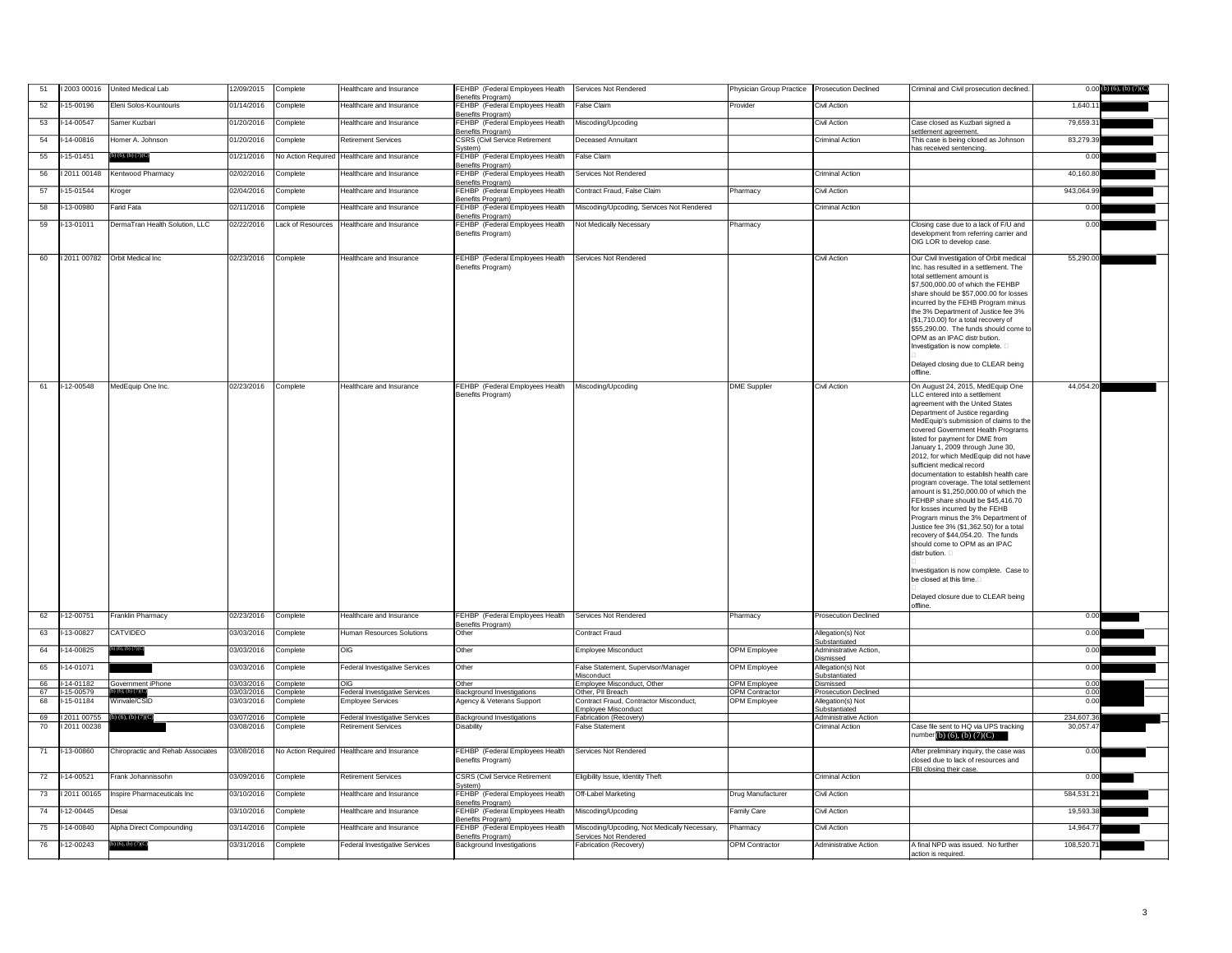| 77  | $-15 - 01248$ | Donald Waiberman                                | 04/18/2016 | Complete          | <b>Federal Investigative Services</b>        | <b>Background Investigations</b>                                          | Lost/Stolen Property, Missing Credentials,<br>Misuse/Abuse of Credentials | <b>OPM</b> Contractor      | <b>Criminal Action</b>                                                                  |                                                                                                                                                                                                                                                                                                                                                                                                                                                                                   | $0.00$ (b) (6), (b) (7)(C) |
|-----|---------------|-------------------------------------------------|------------|-------------------|----------------------------------------------|---------------------------------------------------------------------------|---------------------------------------------------------------------------|----------------------------|-----------------------------------------------------------------------------------------|-----------------------------------------------------------------------------------------------------------------------------------------------------------------------------------------------------------------------------------------------------------------------------------------------------------------------------------------------------------------------------------------------------------------------------------------------------------------------------------|----------------------------|
| 78  | $-14 - 00829$ | Gina Adams                                      | 04/19/2016 | Complete          | Federal Investigative Services               | <b>Background Investigations</b>                                          | Fabrication (Recovery), False Statement                                   | OPM Employee               | Action                                                                                  | Administrative Action, Criminal Case File Inspection completed                                                                                                                                                                                                                                                                                                                                                                                                                    | 10,000.00                  |
| 79  | $-12 - 00291$ | Millennium Laboratories                         | 05/11/2016 | Complete          | Healthcare and Insurance                     | FEHBP (Federal Employees Health<br>Benefits Program)                      | Kickback                                                                  | <b>Outpatient Facility</b> | Civil Action                                                                            | Hard copy file sent to ASAC <b>brox</b> or via<br>UPS tracking number (b) (6), (b) (7)(C)                                                                                                                                                                                                                                                                                                                                                                                         | 4,807,992.13               |
| 80  | $-13 - 00071$ | Ajrawat Washington Pain Medical                 | 05/11/2016 | Complete          | Healthcare and Insurance                     | FEHBP (Federal Employees Health<br>Benefits Program)                      | False Diagnosis, Services Not Rendered                                    | Physician                  | <b>Criminal Action</b>                                                                  |                                                                                                                                                                                                                                                                                                                                                                                                                                                                                   | 862,167.46                 |
| 81  | $-15 - 02264$ | <b>Apex Compounding Pharmacy</b>                | 05/11/2016 |                   | Lack of Resources   Healthcare and Insurance | FEHBP (Federal Employees Health<br>Benefits Program)                      | Miscoding/Upcoding                                                        |                            |                                                                                         |                                                                                                                                                                                                                                                                                                                                                                                                                                                                                   | 0.00                       |
| 82  | 2011 00250    | Center for Hearing                              | 05/12/2016 |                   | No Action Required Healthcare and Insurance  | FEHBP (Federal Employees Health                                           | Not Medically Necessary                                                   |                            |                                                                                         |                                                                                                                                                                                                                                                                                                                                                                                                                                                                                   | 0.00                       |
| 83  | $-12 - 00086$ | Century Ambulance Service                       | 05/12/2016 | Complete          | Healthcare and Insurance                     | Benefits Program)<br>FEHBP (Federal Employees Health                      | Services Not Rendered                                                     | Ambulance                  | <b>Civil Action</b>                                                                     | case file sent to HQ via UPS tracking                                                                                                                                                                                                                                                                                                                                                                                                                                             | 214,550.99                 |
| 84  | 15-01546      | MedMatch                                        | 05/12/2016 | Complete          | Healthcare and Insurance                     | Benefits Program)<br>FEHBP (Federal Employees Health                      | False Claim, Kickback                                                     | Pharmacy                   | <b>Civil Action</b>                                                                     | number(b) $(6)$ , $(b)$ $(7)(C)$                                                                                                                                                                                                                                                                                                                                                                                                                                                  | 39,233.34                  |
| 85  | $-15 - 00194$ | (b) $(6)$ , $(b)$ $(7)(C)$                      | 05/19/2016 |                   | No Action Required Healthcare and Insurance  | Benefits Program)<br>FEHBP (Federal Employees Health                      | <b>Identity Theft</b>                                                     | Physician                  |                                                                                         | The USAO has determined that there is                                                                                                                                                                                                                                                                                                                                                                                                                                             | 0.00                       |
|     |               |                                                 |            |                   |                                              | Benefits Program)                                                         |                                                                           |                            |                                                                                         | no monetary loss to the government in<br>this matter, and that health care fraud<br>will not be charged in this case. The<br>USAO will be pursuing social security<br>fraud and aggravated identity theft<br>charges. Since there is no loss to the<br>FEHBP and no health care fraud<br>charges being applied, the reporting<br>agent suggests that this complaint be<br>closed. The USAO will keep the<br>reporting agent abreast if issues arise<br>that may affect the FEHBP. |                            |
| 86  | 15-00785      | b) $(6)$ , $(b)$ $(7)(C)$                       | 05/19/2016 | Complete          | Federal Investigative Services               | <b>Background Investigations</b>                                          | False Statement, Other, Travel or Purchase Card   OPM Employee            |                            | <b>Administrative Action</b>                                                            |                                                                                                                                                                                                                                                                                                                                                                                                                                                                                   | 0.00                       |
| 87  | $-14 - 00837$ | Norma McNeil                                    | 05/26/2016 | Complete          | <b>Retirement Services</b>                   | <b>CSRS &amp; FERS</b>                                                    | <b>Misuse</b><br><b>Eligibility Issue</b>                                 |                            | Criminal Action                                                                         |                                                                                                                                                                                                                                                                                                                                                                                                                                                                                   | 132,527.06                 |
| 88  | 14-00298      | Miguel Espinosa <sup>®</sup>                    | 05/31/2016 | Complete          | Healthcare and Insurance                     | FEHBP (Federal Employees Health<br>Benefits Program)                      | Kickback                                                                  |                            | Criminal Action                                                                         |                                                                                                                                                                                                                                                                                                                                                                                                                                                                                   | 246,499.43                 |
| 89  | 12-00240      | Electronic Funds Transfer (EFT)<br>Fraud Scheme | 06/06/2016 | Complete          | <b>Retirement Services</b>                   | <b>CSRS &amp; FERS</b>                                                    | <b>Identity Theft</b>                                                     |                            | Criminal Action, Dismissed<br><b>Prosecution Declined</b>                               |                                                                                                                                                                                                                                                                                                                                                                                                                                                                                   | 0.00                       |
| 90  | -13-00167     | Lillian R. Jenkins                              | 06/10/2016 | Complete          | <b>Retirement Services</b>                   | <b>CSRS (Civil Service Retirement</b>                                     | Deceased Annuitant                                                        |                            | <b>Prosecution Declined</b>                                                             |                                                                                                                                                                                                                                                                                                                                                                                                                                                                                   | 0.00                       |
| 91  | $-14 - 01341$ | Paradigm Spine LLC                              | 06/21/2016 | Complete          | Healthcare and Insurance                     | Svstem)<br>FEHBP (Federal Employees Health                                | Kickback, Off-Label Marketing                                             | <b>DME Supplier</b>        | Civil Action                                                                            |                                                                                                                                                                                                                                                                                                                                                                                                                                                                                   | 38,450.93                  |
| 92  | $-12 - 00005$ | i) (6), (b) (7)(C)                              | 06/23/2016 | Complete          | <b>Federal Investigative Services</b>        | Benefits Program)<br><b>Background Investigations</b>                     | Fabrication (Recovery)                                                    | <b>OPM Contractor</b>      | Administrative Action,                                                                  |                                                                                                                                                                                                                                                                                                                                                                                                                                                                                   | 40,595.48                  |
| 93  | I-12-00464    |                                                 | 06/23/2016 | Complete          | <b>Employee Services</b>                     | USA Jobs                                                                  | Contract Fraud, Supervisor/Manager Misconduct OPM Employee                |                            | <b>Prosecution Declined</b><br>Management Advisory Issued   supervisor/mgr misconduct - |                                                                                                                                                                                                                                                                                                                                                                                                                                                                                   | 0.00                       |
| 94  | $-12 - 00296$ | St. Michael's Medical Center                    | 06/27/2016 |                   | No Action Required Healthcare and Insurance  | FEHBP (Federal Employees Health                                           | <b>False Diagnosis</b>                                                    | <b>Outpatient Facility</b> |                                                                                         | contracting issue<br><b>FEHBP</b> not included in settlement                                                                                                                                                                                                                                                                                                                                                                                                                      | 0.00                       |
| 95  | $I-15-00793$  | $b)$ (6), (b) (7)(C)                            | 06/27/2016 |                   | No Action Required Healthcare and Insurance  | Benefits Program)<br>FEHBP (Federal Employees Health                      | Doctor Shopper                                                            | Enrollee/Member            |                                                                                         | Criminal Action and drug rehab by the                                                                                                                                                                                                                                                                                                                                                                                                                                             | 0.00                       |
|     |               |                                                 |            |                   |                                              | Benefits Program)                                                         |                                                                           |                            |                                                                                         | State, FEHBP not included in<br>prosecution.                                                                                                                                                                                                                                                                                                                                                                                                                                      |                            |
| 96  | $-15 - 00281$ | Eric A. Wiegandt                                | 07/05/2016 | Complete          | Healthcare and Insurance                     | FEHBP (Federal Employees Health<br>Benefits Program)                      | Services Not Rendered                                                     |                            | Criminal Action                                                                         |                                                                                                                                                                                                                                                                                                                                                                                                                                                                                   | 93,595.95                  |
| 97  | -15-01933     | $(b)$ (6), (b) (7)(C)                           | 07/08/2016 |                   | No Action Required Healthcare and Insurance  | <b>FEGLI</b>                                                              | <b>False Statement, Theft</b>                                             |                            |                                                                                         | The case is being closed due to lack of<br>prosecution by Federal and State<br>courts, due to the victim being<br>deceased.                                                                                                                                                                                                                                                                                                                                                       | 0.00                       |
| 98  | $-15 - 00125$ | Spencer Pastick                                 | 08/16/2016 | Complete          | Healthcare and Insurance                     | <b>FEHBP</b> (Federal Employees Health<br>Benefits Program)               | Doctor Shopper                                                            | Enrollee/Member            | Criminal Action                                                                         |                                                                                                                                                                                                                                                                                                                                                                                                                                                                                   | 1,885.36                   |
| 99  | 15-01549      | Durbin Pharmacy                                 | 08/19/2016 | Complete          | Healthcare and Insurance                     | FEHBP (Federal Employees Health                                           | False Claim, Kickback                                                     | Pharmacy                   | <b>Civil Action</b>                                                                     |                                                                                                                                                                                                                                                                                                                                                                                                                                                                                   | 7,081.51                   |
| 100 | $-15 - 01551$ | Well Health                                     | 08/19/2016 | Complete          | <b>Healthcare and Insurance</b>              | Benefits Program)<br>FEHBP (Federal Employees Health                      | False Claim, Kickback                                                     | Pharmacy                   | <b>Civil Action</b>                                                                     |                                                                                                                                                                                                                                                                                                                                                                                                                                                                                   | 195,452.26                 |
| 101 | 15-01552      | North Beaches Pharmacy                          | 08/19/2016 | Complete          | Healthcare and Insurance                     | Benefits Program)<br>FEHBP (Federal Employees Health                      | False Claim, Kickback                                                     | Pharmacy                   | <b>Civil Action</b>                                                                     |                                                                                                                                                                                                                                                                                                                                                                                                                                                                                   | 125.01                     |
| 102 | $-16 - 00109$ | <b>Topical Specialists Pharmacy</b>             | 08/19/2016 | Complete          | Healthcare and Insurance                     | Benefits Program)<br>FEHBP (Federal Employees Health<br>Benefits Program) | False Claim, Kickback                                                     | Pharmacy                   | <b>Civil Action</b>                                                                     | Case file sent to HQ via UPS tracking<br>number (b) $(6)$ , $(b)$ $(7)(C)$                                                                                                                                                                                                                                                                                                                                                                                                        | 115,957.01                 |
| 103 | $-15 - 01060$ | <b>Irene Murphy</b>                             | 09/06/2016 | Complete          | <b>Retirement Services</b>                   | <b>CSRS (Civil Service Retirement</b>                                     | <b>Deceased Annuitant</b>                                                 |                            | <b>Criminal Action</b>                                                                  |                                                                                                                                                                                                                                                                                                                                                                                                                                                                                   | 216,811.05                 |
| 104 | $-15 - 01548$ | Qmed RX/New England Home                        | 09/07/2016 | Complete          | Healthcare and Insurance                     | System)<br>FEHBP (Federal Employees Health                                | False Claim, Kickback                                                     | Pharmacy                   | Civil Action                                                                            |                                                                                                                                                                                                                                                                                                                                                                                                                                                                                   | 63,332.06                  |
| 105 | $-13 - 00684$ | nfusion<br>Drayer Physical Therapy Institute    | 10/03/2016 | Complete          | Healthcare and Insurance                     | Benefits Program)<br>FEHBP (Federal Employees Health                      | Miscoding/Upcoding                                                        | Physician Group Practice   | Civil Action                                                                            |                                                                                                                                                                                                                                                                                                                                                                                                                                                                                   | 189,134.96                 |
| 106 | 15-00031      | Axiom Mobile Imaging                            | 10/03/2016 | Complete          | Healthcare and Insurance                     | Benefits Program)<br>FEHBP (Federal Employees Health                      | <b>False Claim</b>                                                        |                            | <b>Criminal Action</b>                                                                  |                                                                                                                                                                                                                                                                                                                                                                                                                                                                                   | 0.00                       |
| 107 | $-12 - 00546$ | Westfield Hospital                              | 10/11/2016 | Complete          | Healthcare and Insurance                     | Benefits Program)<br>FEHBP (Federal Employees Health                      | False Diagnosis, Phantom Provider                                         | Physician                  | Administrative Action, Civil                                                            |                                                                                                                                                                                                                                                                                                                                                                                                                                                                                   | 67,532.48                  |
| 108 | $-14 - 00458$ | Juanita Norwood                                 | 10/11/2016 | Complete          | <b>Retirement Services</b>                   | Benefits Program)<br><b>CSRS &amp; FERS</b>                               | Deceased Annuitant, Representative Payee                                  |                            | Action<br><b>Criminal Action</b>                                                        | Case file sent to HQ via UPS tracking                                                                                                                                                                                                                                                                                                                                                                                                                                             | 115,440.65                 |
|     |               |                                                 |            |                   |                                              |                                                                           |                                                                           |                            |                                                                                         | number(b) $(6)$ , $(b)$ $(7)(C)$                                                                                                                                                                                                                                                                                                                                                                                                                                                  |                            |
| 109 | 2010 00083    | Anna Sharwarko                                  | 10/14/2016 |                   | Lack of Resources Retirement Services        | <b>CSRS (Civil Service Retirement</b><br>System)                          | <b>Deceased Annuitant</b>                                                 |                            |                                                                                         | Subject cannot be located/cannot be<br>arrested                                                                                                                                                                                                                                                                                                                                                                                                                                   | 0.00                       |
| 110 | 2011 00066    | (b) $(6)$ , (b) $(7)(C)$                        | 10/14/2016 | Lack of Resources | Healthcare and Insurance                     | FEHBP (Federal Employees Health<br>Benefits Program)                      | Miscoding/Upcoding                                                        |                            |                                                                                         |                                                                                                                                                                                                                                                                                                                                                                                                                                                                                   | 0.00                       |
| 111 | $-14 - 01223$ | <b>Clarice Hilderbrand</b>                      | 10/14/2016 | Complete          | <b>Retirement Services</b>                   | <b>CSRS (Civil Service Retirement</b><br>System)                          | Deceased Annuitant                                                        |                            | <b>Prosecution Declined</b>                                                             |                                                                                                                                                                                                                                                                                                                                                                                                                                                                                   | 0.00                       |
| 112 | $1-15-00161$  | <b>OREX MEDICAL CENTER</b><br>CORPORATION       | 10/14/2016 |                   | No Action Required Healthcare and Insurance  | FEHBP (Federal Employees Health<br>Benefits Program)                      | False Claim                                                               | Provider                   |                                                                                         |                                                                                                                                                                                                                                                                                                                                                                                                                                                                                   | 0.00                       |